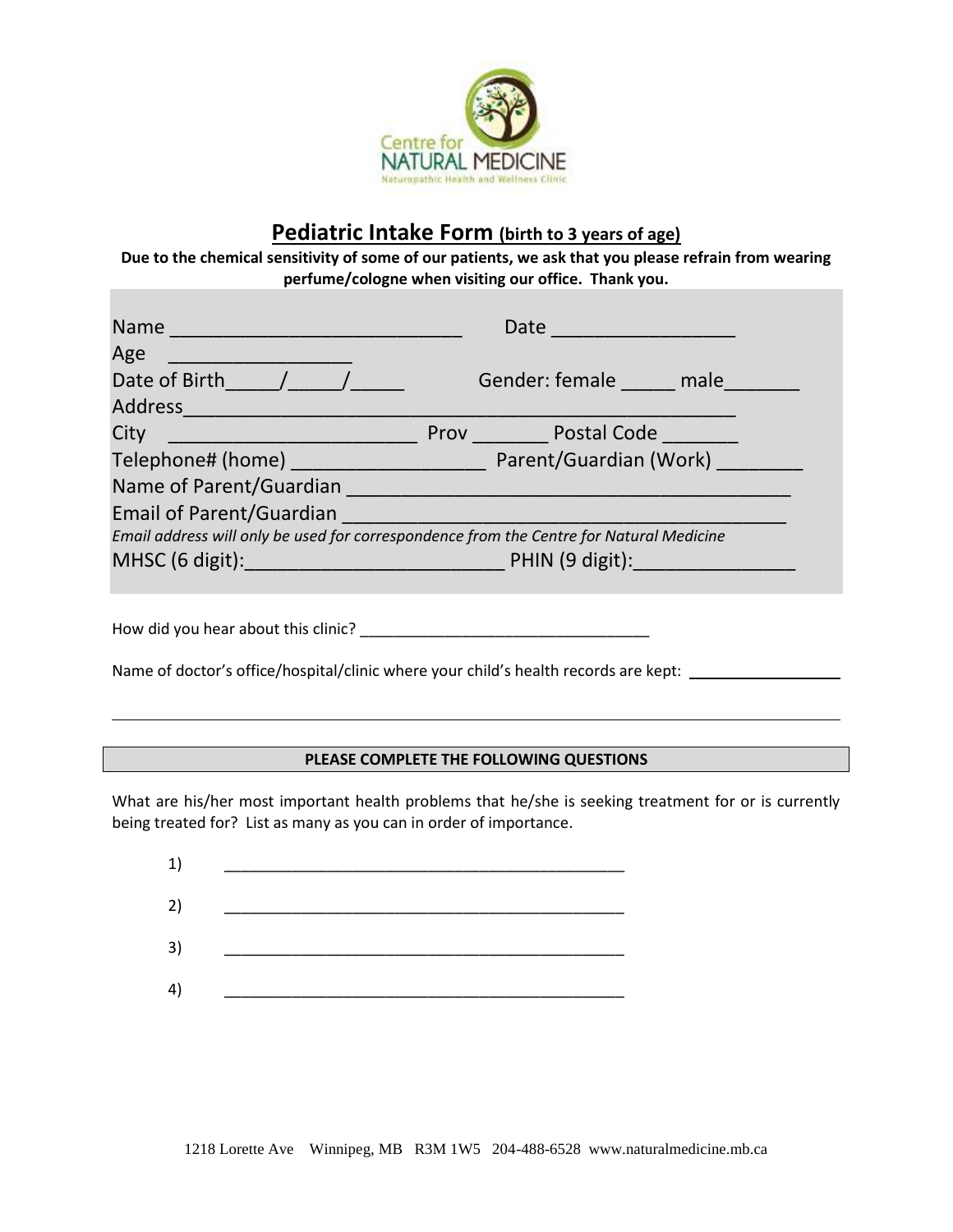| <b>MEDICATIONS</b>                                                                                                                                                                                                             |                                                 |                                               |                        |             |                         |                                              |            |           |  |
|--------------------------------------------------------------------------------------------------------------------------------------------------------------------------------------------------------------------------------|-------------------------------------------------|-----------------------------------------------|------------------------|-------------|-------------------------|----------------------------------------------|------------|-----------|--|
| <b>NOW</b>                                                                                                                                                                                                                     | <b>PAST</b>                                     |                                               | <b>NOW</b>             | <b>PAST</b> |                         |                                              |            |           |  |
| □                                                                                                                                                                                                                              | □                                               | Asprin                                        | □                      | $\Box$      | Decongestants           |                                              |            |           |  |
| □                                                                                                                                                                                                                              | □                                               | Tylenol                                       | $\Box$                 | 0           | Anti-histamine          |                                              |            |           |  |
| □                                                                                                                                                                                                                              | □                                               | Antibiotics                                   | $\Box$                 | $\Box$      |                         |                                              |            |           |  |
| □                                                                                                                                                                                                                              | □                                               | Ibuprofen                                     |                        |             |                         |                                              |            |           |  |
|                                                                                                                                                                                                                                |                                                 |                                               |                        |             |                         |                                              |            |           |  |
| <b>MEDICAL HISTORY</b>                                                                                                                                                                                                         |                                                 |                                               |                        |             |                         |                                              |            |           |  |
| □                                                                                                                                                                                                                              |                                                 | Chicken Pox<br><b>Scarlet Fever</b><br>$\Box$ |                        |             | $\Box$                  | Tonsillitis - Frequency ____________________ |            |           |  |
| □                                                                                                                                                                                                                              | <b>Measles</b>                                  | 0                                             | Pneumonia              |             | $\Box$                  | Ear Infections - Frequency _______________   |            |           |  |
| □                                                                                                                                                                                                                              | Mumps                                           | $\Box$                                        | <b>Frequent Colds</b>  |             | $\Box$                  | Strep Throat - Frequency ________________    |            |           |  |
| $\Box$                                                                                                                                                                                                                         | Rubella                                         | $\Box$                                        | <b>Rheumatic Fever</b> |             | $\Box$                  |                                              |            |           |  |
| Injuries/surgeries/hospitalizations (please list): \\esp \\esp \\esp \\esp \\esp \\esp \\esp \\esp \\esp \\esp \\esp \\esp \\esp \\esp \\esp \\esp \\esp \\esp \\esp \\esp \\esp \\esp \\esp \\esp \\esp \\esp \\esp \\esp \\e |                                                 |                                               |                        |             |                         |                                              |            |           |  |
|                                                                                                                                                                                                                                |                                                 |                                               |                        |             | <b>IMMUNIZATIONS</b>    |                                              |            |           |  |
|                                                                                                                                                                                                                                |                                                 | □ MMR □ DPT □ Chicken Pox                     |                        |             |                         |                                              |            |           |  |
| $\square$ Measles                                                                                                                                                                                                              |                                                 | $\square$ Diptheria                           | $\square$ Small Pox    |             |                         | Adverse reactions?                           | <b>YES</b> | <b>NO</b> |  |
| $\Box$ Mumps                                                                                                                                                                                                                   |                                                 | $\square$ Tetanus                             | $\Box$ H. influenza    |             |                         |                                              |            |           |  |
| $\Box$ Rubella                                                                                                                                                                                                                 |                                                 | $\Box$ Polio                                  | $\Box$ Flu             |             |                         |                                              |            |           |  |
| <b>FAMILY HISTORY</b>                                                                                                                                                                                                          |                                                 |                                               |                        |             |                         |                                              |            |           |  |
|                                                                                                                                                                                                                                |                                                 |                                               |                        |             |                         |                                              |            |           |  |
|                                                                                                                                                                                                                                | $\Box$ Heart Disease                            | $\square$ Diabetes                            |                        |             | $\square$ Birth Defects |                                              |            |           |  |
| $\Box$ Arthritis<br>$\square$ Tuberculosis<br>$\Box$ Hypertension                                                                                                                                                              |                                                 |                                               |                        |             |                         |                                              |            |           |  |
| $\square$ Cancer<br>$\Box$ Allergies<br>$\Box$ Asthma                                                                                                                                                                          |                                                 |                                               |                        |             |                         |                                              |            |           |  |
|                                                                                                                                                                                                                                | $\square$ Mental Illness<br>$\Box$ Osteoporosis |                                               |                        |             |                         |                                              |            |           |  |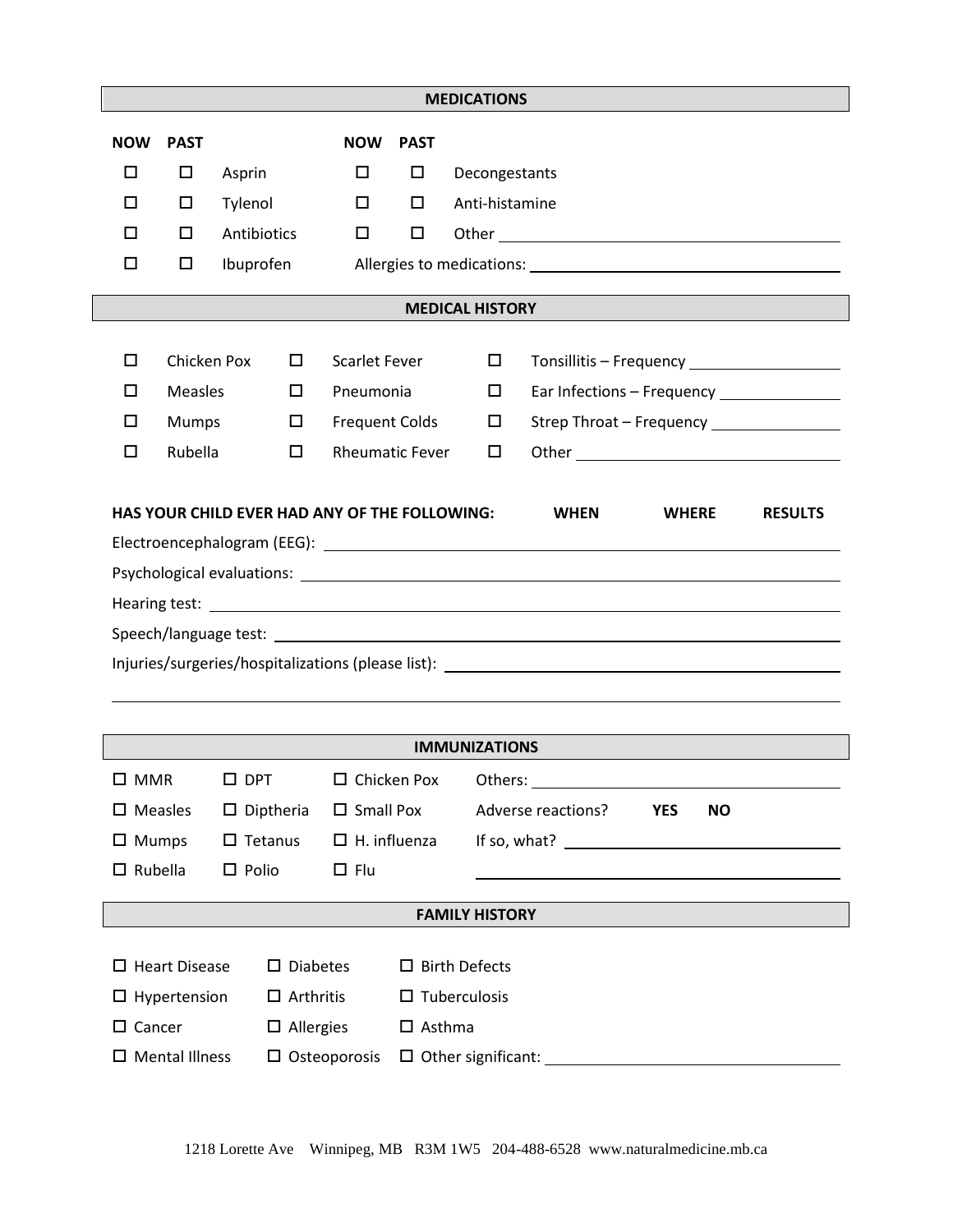### **PRENATAL HISTORY**

Previous pregnancies by natural mother, miscarriages, or complications? \_\_\_\_\_\_\_\_\_\_\_\_\_\_\_\_\_\_\_\_\_\_\_\_\_\_\_\_

| Mother's age at child's birth: _____________                                         |                                                                                                                       |                                                                        |  |  |  |  |
|--------------------------------------------------------------------------------------|-----------------------------------------------------------------------------------------------------------------------|------------------------------------------------------------------------|--|--|--|--|
| Mother's health during pregnancy:                                                    |                                                                                                                       |                                                                        |  |  |  |  |
| $\Box$ Bleeding                                                                      | $\Box$ Nausea $\Box$ Physical or emotional trauma                                                                     |                                                                        |  |  |  |  |
| $\Box$ Illnesses<br>$\Box$ Hypertension $\Box$ Cigarettes, alcohol, drug consumption |                                                                                                                       |                                                                        |  |  |  |  |
| $\square$ Medications                                                                | $\square$ Diabetes<br>$\Box$ Thyroid problems                                                                         |                                                                        |  |  |  |  |
|                                                                                      |                                                                                                                       |                                                                        |  |  |  |  |
|                                                                                      | <u> 1999 - Johann Barn, mars eta industrial eta industrial eta industrial eta industrial eta industrial eta indus</u> | <b>BIRTH HISTORY</b>                                                   |  |  |  |  |
|                                                                                      |                                                                                                                       |                                                                        |  |  |  |  |
| $\Box$ Full<br>Term:                                                                 | $\Box$ Premature                                                                                                      | $\Box$ Late                                                            |  |  |  |  |
| Duration of labour: _____________                                                    |                                                                                                                       |                                                                        |  |  |  |  |
|                                                                                      |                                                                                                                       |                                                                        |  |  |  |  |
|                                                                                      |                                                                                                                       | Did your child have any of the following problems shortly after birth? |  |  |  |  |
| $\square$ Rashes                                                                     | $\Box$ Birth Injuries                                                                                                 | $\Box$ Blue Baby                                                       |  |  |  |  |
| $\square$ Jaundice                                                                   | $\Box$ Seizures                                                                                                       | $\Box$ Cerebral Palsy                                                  |  |  |  |  |
| $\Box$ Colic                                                                         | $\square$ Birth Defects<br>$\Box$ Fever                                                                               |                                                                        |  |  |  |  |
|                                                                                      |                                                                                                                       |                                                                        |  |  |  |  |
|                                                                                      |                                                                                                                       |                                                                        |  |  |  |  |
|                                                                                      |                                                                                                                       |                                                                        |  |  |  |  |
| Breast fed:                                                                          |                                                                                                                       |                                                                        |  |  |  |  |
| Formula:                                                                             | $\Box$ YES $\Box$ NO                                                                                                  |                                                                        |  |  |  |  |
| Age began solids: _____________                                                      |                                                                                                                       |                                                                        |  |  |  |  |
| Age began Sitting ________                                                           |                                                                                                                       | Crawling ____________ Walking __________ Talking ________              |  |  |  |  |
| <b>DIET</b>                                                                          |                                                                                                                       |                                                                        |  |  |  |  |
|                                                                                      |                                                                                                                       |                                                                        |  |  |  |  |
| Please describe your child's typical daily diet:                                     |                                                                                                                       |                                                                        |  |  |  |  |
|                                                                                      |                                                                                                                       |                                                                        |  |  |  |  |
|                                                                                      |                                                                                                                       |                                                                        |  |  |  |  |
| Dinner:                                                                              | <u> 1989 - Johann Stein, fransk politik (d. 1989)</u>                                                                 |                                                                        |  |  |  |  |

Snacks: <u>Analysis and American Community of the Community of the Community of the Community of the Community of the Community of the Community of the Community of the Community of the Community of the Community of the Comm</u>

To drink:

1218 Lorette Ave Winnipeg, MB R3M 1W5 204-488-6528 www.naturalmedicine.mb.ca